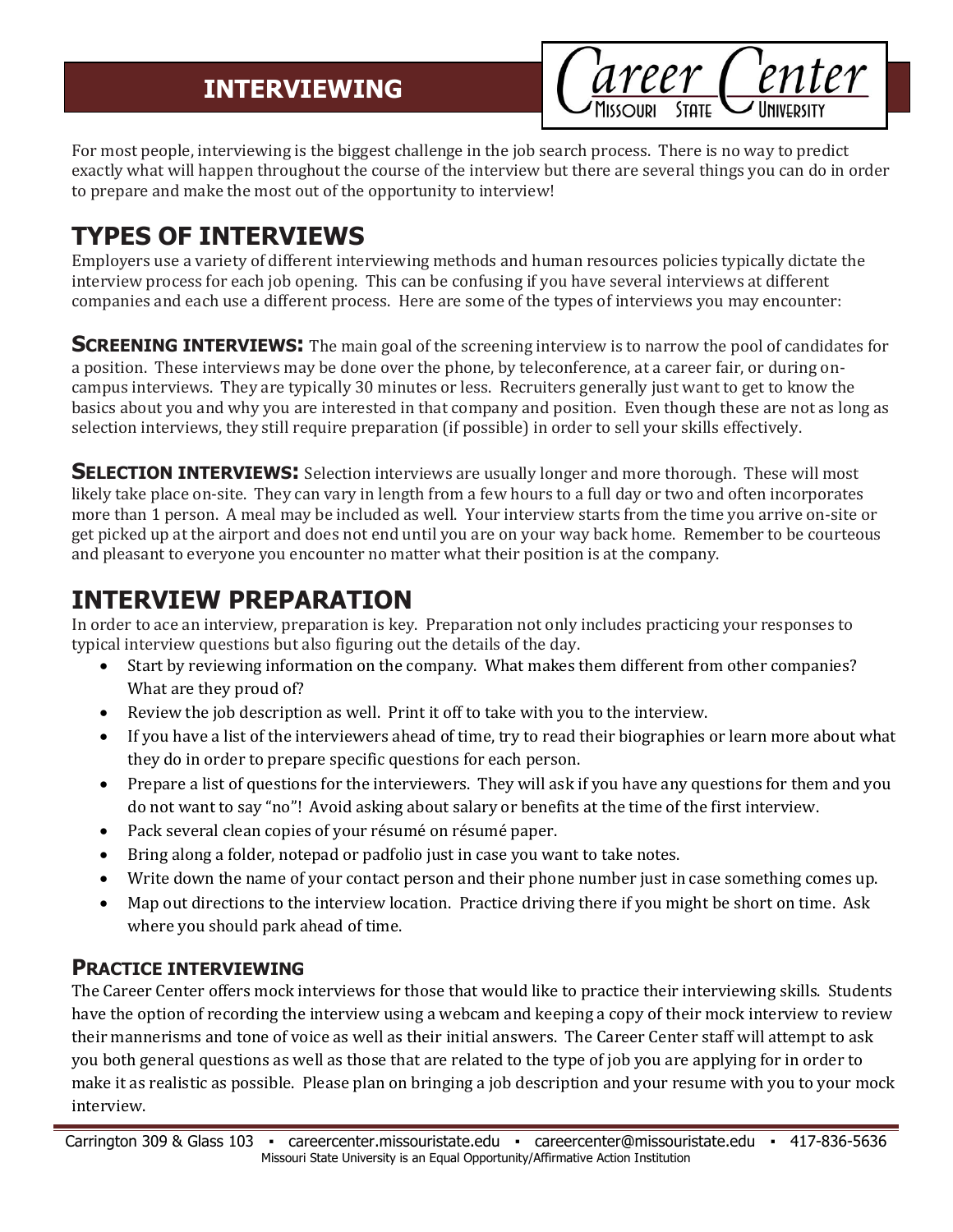If you prefer to practice on your own then there are a few strategies you might try. You'll find what works for you best. You can write out answers to practice interview questions in order to help give you an idea of what you will say. Please do not memorize these answers. You still want to be able to talk naturally during the interview and do not want to sound too rehearsed.

Remember that body language is important as well. A strong handshake is part of that vital first impression. Practice making eye contact and altering your mannerisms if those are common problems for you. You may need to practice smiling if you're not a big smiler or get really nervous in interviews.  $\odot$  Sometimes answering questions in front of a mirror helps as well.

## **INTERVIEW ATTIRE**

Pick out a professional, appropriate outfit such as a tailored suit or pressed pants/skirt with a collared, buttondown shirt. Depending on your industry and interview location, something less formal may be appropriate but remember to look your best. It is better to be over-dressed than under-dressed for this occasion. Accessorize appropriately and keep things simple. You should not look like you are ready for a night out on the town. Avoid strong perfumes and colognes. Your scent should leave the room with you. Also, cover any visible tattoos.

Make sure you are comfortable in whatever shoes you are wearing. Consider packing another pair of shoes if an extensive walking tour is involved. If you are having an interview on site at a construction zone or lab, make sure you wear close-toed shoes.

## **INTERVIEW QUESTIONS**

Be prepared to start the interview by answering the question "Tell me about yourself" or something similar. This can be a great opportunity to use your 30-second commercial. Answer the questions that as thoroughly as possible. Ask for clarification if you are not sure what was asked. It is better to answer the question that was asked than to talk in circles trying to come up with something. Give examples from your resume and past experience whenever possible, as long as they are work-related. You can pull examples from class projects, volunteer work or campus involvement in addition to workplace examples. It is just best to leave family and friends out of the interview setting. The following questions are a sampling of standard interviewing questions that you may be asked regardless of your industry. Keep in mind that they may be phrased differently depending on the organization and interviewer.

- Why did you choose to major in 2
- What interests you about this type of position? Why did you decide to pursue this career?
- Why do you want to work here/attend school here? What do you know about our company/university?
- Where do you see yourself in 5 years? 10 years? *Focus on employment, not personal goals (family).*
- What would your former supervisors say about you? *Ask them for feedback before your interview.*
- What are 3 of your strengths and 3 of your weaknesses? *Have at least 3 prepared for each. Give examples of how you have shown the strength and how you can improve upon your weaknesses.*

### **BEHAVIORAL INTERVIEWING**

When employers use behavioral interviewing they are looking for you to provide them with examples from the past that you can apply to the future. They will often phrase these as "tell me about a time when" or "give me an example of". It is important to formulate a well-rounded answer to these questions by telling the employer about the situation, task, action, and result (STAR). What was the situation (class project, conflict)? What tasks were you asked to perform or how did you delegate? What action did you take to resolve or improve it? What was the result? Brainstorm how you might answer some of the questions on the next page.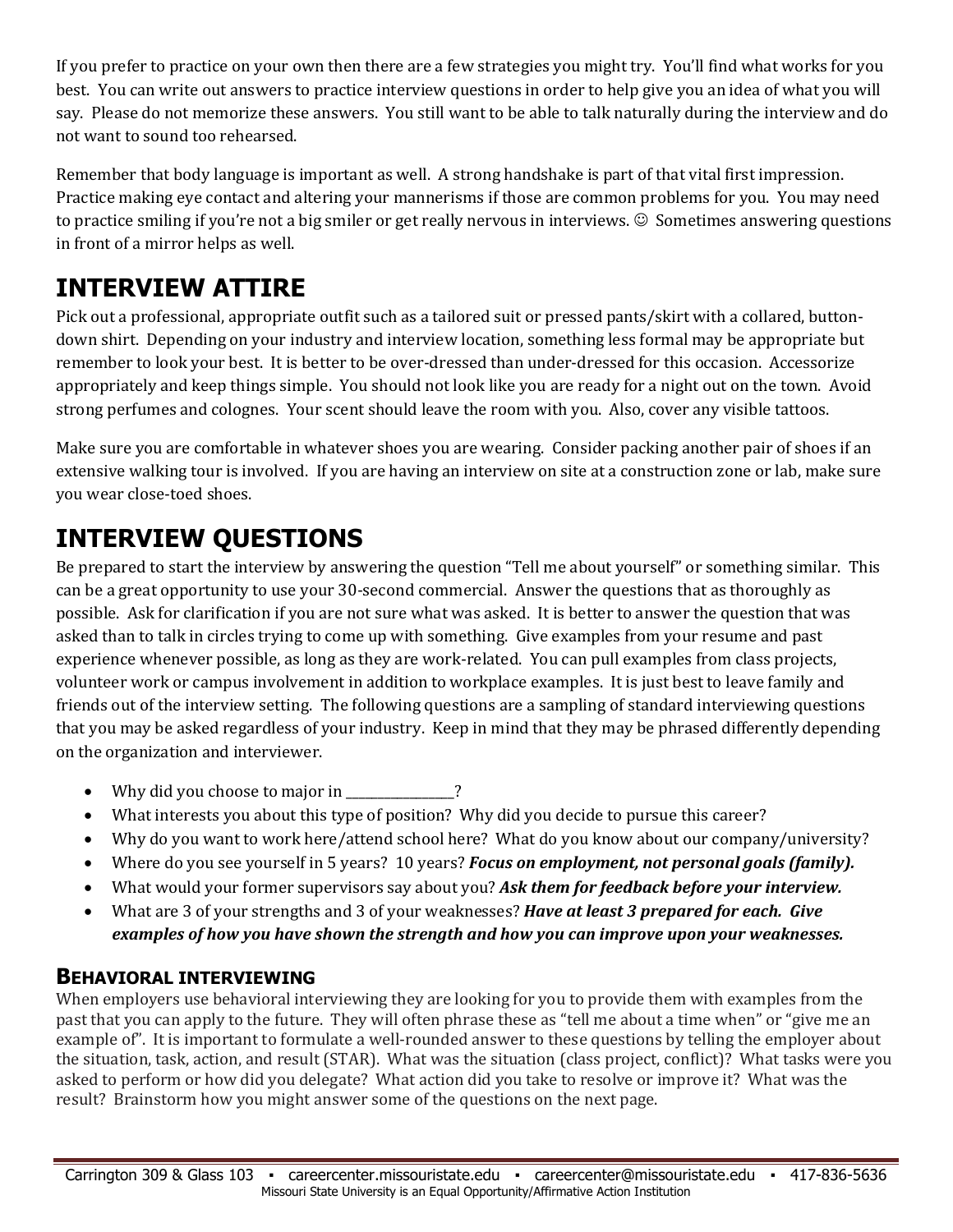#### **BEHAVIORAL INTERVIEWING QUESTIONS**

- Tell me about a time when you worked with someone who was different from you.
- Give me an example of how you handle conflict.
- Describe a time when you were faced with a stressful situation and had to demonstrate your coping skills.
- Tell me about a time when you had to work with a group in order to complete a project.
- Tell me about a time when you had to use a lot of patience when working with others.
- Tell me about a work or volunteer experience that you think had the most positive influence on you.
- Tell me about a time when the directions from a supervisor or instructor were unclear and how you handled it.
- Give me an example of something you tried to accomplish and failed.
- Give me an example of a time when you showed initiative and took the lead on something.
- Describe a time when you anticipated potential problems and developed preventative measures.

### **DURING THE INTERVIEW**

Arrive 10 minutes early and treat everyone you interact with respectfully. Go to the restroom and check your appearance and take a few deep breaths if there is time. Then review your materials while you wait. Smile and greet everyone with a firm handshake. Make eye contact when you are introduced.

Be yourself! They want to get to know the best of you and your abilities. Make eye contact when appropriate. Try to focus on the responses you prepared without sounding rehearsed. Allow the conversation to flow and be prepared for a few moments of awkward silence. Ask questions and listen actively. Learn what you can about the position and the company. You are interviewing them as well. Collect business cards from everyone you meet or write down their names for follow-up. After the interview is complete, ask what the timeline for follow-up. This is not the time to bring up salary negotiations or benefits.

After the interview is finished, take some time to reflect on what went well and what you can improve upon. Do not beat yourself up if it did not go perfectly. Just learn from the experience and take those lessons to the next interview. Just getting an interview is a compliment in itself!

## **INTERVIEW FOLLOW-UP**

#### **THANK YOU LETTERS**

Always send a thank you letter to everyone you met the day of the interview. Collect business cards or record the names of the people you meet on a sheet of paper. Thank you letters can be e-mails or hand written notes but should be composed using proper headings and letter format. They should be sent within 24 hours of the interview. If you choose to hand write a thank you letter, make sure it is on a professional looking note card. In this letter, you want to express appreciation for the opportunity, reiterate your interest in the position, and restate something interesting that you learned from each person. This is also an opportunity to highlight your skills and further sell yourself one last time. Also, if there is something you did not have the opportunity to talk about during the interview this is a good time to share it.

"*Thank you for talking with me last Friday about the possibility of a laboratory assistant position with 123 Company. I was excited about the interview but became even more enthusiastic about the position when you mentioned that research about the H1N1 flu would be part of the responsibilities of the position. As you may recall, I enjoy conducting experiments and finding alternative solutions to problems as I have done previously at my position with the Chemistry department at Missouri State University. I have had additional experience at St. John's Hospital where I had the opportunity to apply the laboratory testing methods and research skills in a medical setting. I look forward to hearing from you by May 1, as you mentioned. Please let me know if you have any additional questions in the meantime. Thank you again for your time and consideration!"*